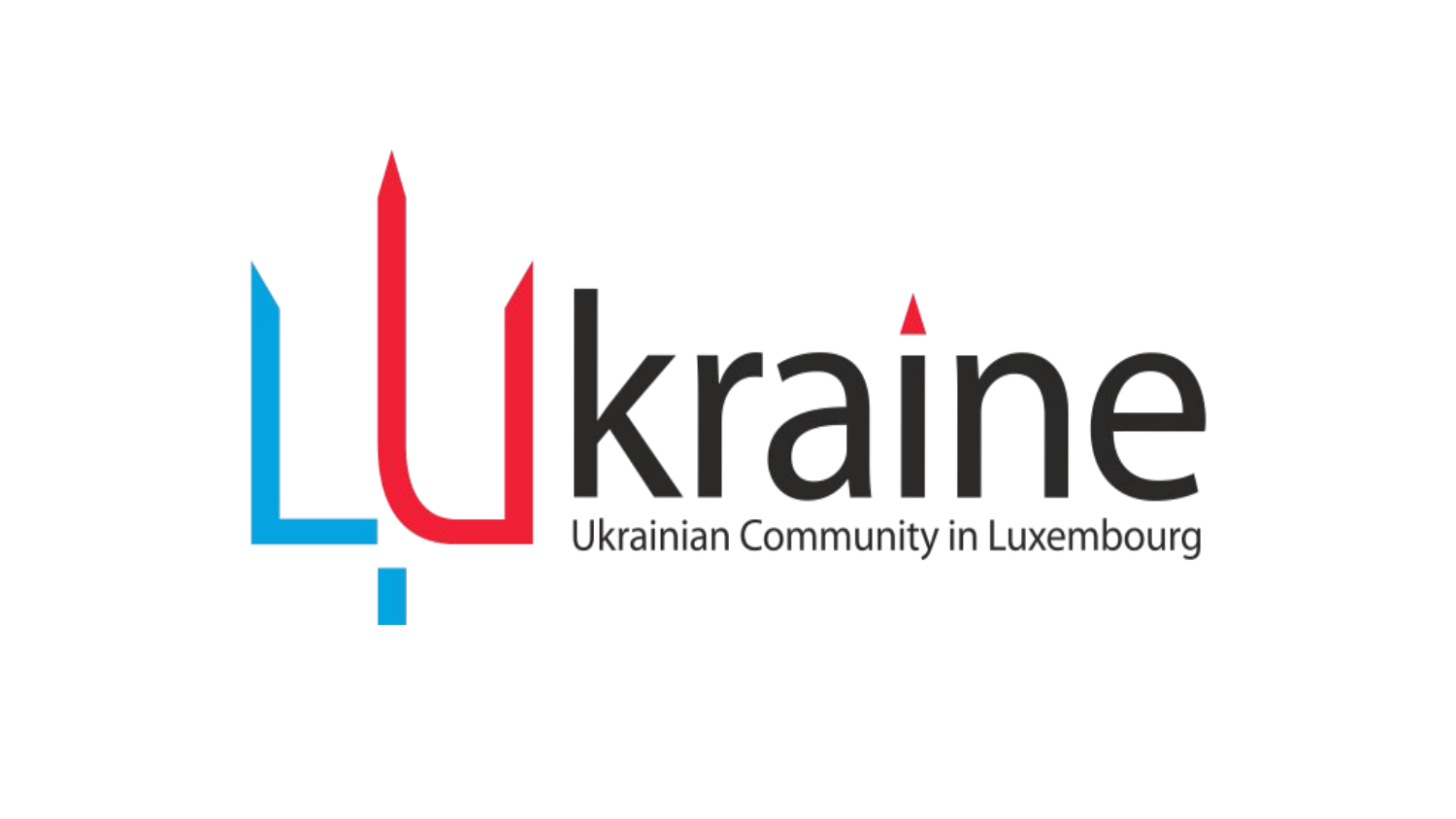## Our History

- Our association was founded in 2013, during the Revolution of Dignity, in order to bring together the Ukrainian community in Luxembourg and facilitate the organisation of various social and humanitarian actions for the benefit of the people of Ukraine
- LUkraine ASBL is a completely apolitical organisation. Our members work on an unpaid and voluntary basis. The vast majority are professionally employed but devote much of their free time to work with the organisation
- Our first project, UAmbulance, was one of the most difficult in terms of preparation and implementation, but it was a resounding success. With the mediation of the Honorary Consul of Ukraine in Luxembourg, we obtained a specialised ambulance and delivered it to the war-torn city of Slovyansk, along with various life-saving medical products and equipment.
- With time, we branched out and also explored cultural and educational projects in order to give Ukrainians in Luxembourg an opportunity to express their national identity to the rest of the international community, as well as promote Ukrainian culture: a Ukrainian Sunday school, traditional dance group, film screenings and participation in the Festival of Migration and International Bazaar.
- One particular project that has to be singled out was the event held on October 15, 2018. "Let's light a candle in memory" was dedicated to the Holodomor of 1932-33, and organised in Luxembourg by Ukraine asbl. The event was attended by the then-Foreign Minister of Ukraine, as well as ambassadors of Germany, the Netherlands, and other members of the Diplomatic Corps. This was, and still is, a crucial issue for us, as we are petitioning the Government of Luxembourg to recognise the events of 1932-33 as a genocide against our people.
- In 2019, we collaborated with the NGO WEGA, as well as the Ministry of Foreign Affairs of Luxembourg in order to realise a project for the benefit of individuals with special needs in Ukraine. The goal of the project was to restore a farm in Ukraine and thus create a facility where such individuals can learn trades kills and reintegrate into society. The project was completed in December of 2021, which brings us to current events